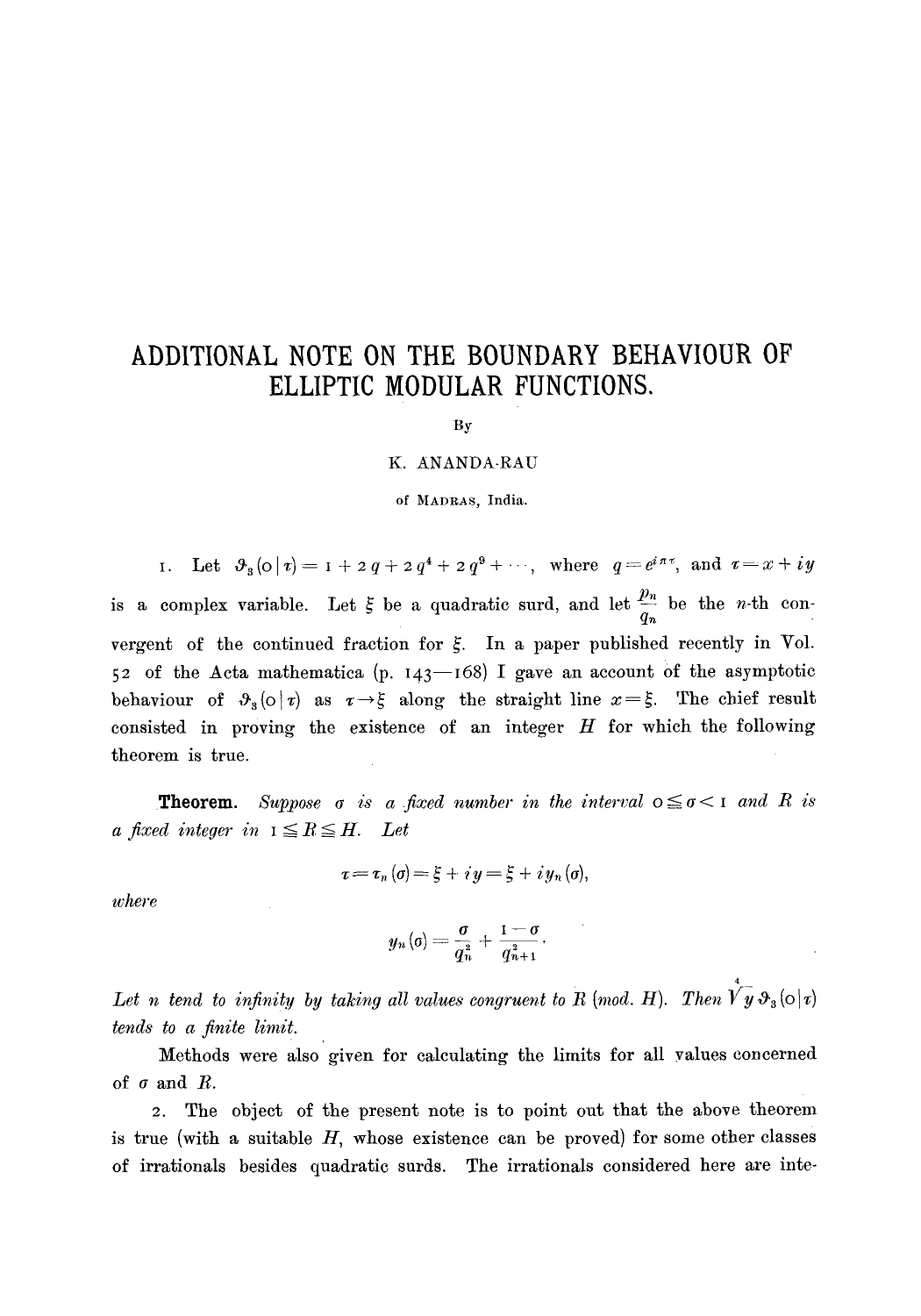resting as they include some standard transcendental numbers like  $e, e^2$  etc. As this note is essentially a sequel [ shall assume (to save lengthy explanations) that this will be read along with the paper in the Acta mathematica cited above. I shall denote the latter shortly by an asterisk (\*). The Lemmas I, 2, 3,... 8, the equations (7), (13), (15) and the congruences (17) referred to below are the ones that occur in (\*).

Let us consider an irrational (not necessarily a quadratic surd) and let its expression as continued fraction  $be<sup>1</sup>$ 

$$
[c_1, c_2, \ldots c_n, \ldots].
$$

Let  $c_n$  be the integer satisfying the conditions  $I \leq c_n \leq 8$ ,  $c_n = c_n$  (mod. 8). Let the continued fraction (i) be such that the sequence

$$
c_1, c_2, \ldots c_n, \ldots
$$

is periodic<sup>2</sup> with period  $r$ . We shall call such a continued fraction and the irrational represented by it,  $residually$   $periodic$   $(mod. 8)$  with period  $r$ . For these irrationals we can put in evidence the periodicity of the c-sequence and write it in the form

(ii) 
$$
\mathfrak{b}_1, \mathfrak{b}_2, \ldots \mathfrak{b}_m, \mathfrak{a}_1, \mathfrak{a}_2, \ldots \mathfrak{a}_r, \mathfrak{a}_1, \mathfrak{a}_2, \ldots \mathfrak{a}_r, \ldots
$$

the  $b$ 's forming the non-recurring part, and the  $a$ 's the recurring part. Now with reference to (ii) we can introduce the  $\Gamma$ -notation<sup>3</sup>; m and r being respectively the number of 5's and the number of a's in (ii) and  $\gamma_1, \gamma_2, \ldots, \gamma_n, \ldots$  being any sequence we define

$$
I_s^{(j)} = \gamma_{m+(j-1)r+s} \qquad \begin{pmatrix} s=1, 2, \ldots r \\ j=1, 2, \ldots \end{pmatrix}.
$$

To indicate the relation between the *y*'s and *I*'s we write as in (\*) $\{\gamma_n\} = {\{I_s^{(j)}\}}$ . With this notation let  $\langle c_n \rangle = \langle C^{(j)}_n \rangle$ .

3. An examination of the proofs of Lemmas 3 to 8 shows that these lemmas hold for all irrationals which are residually periodic (mod. 8). The numbers  $c_n,~ p_n,~ q_n$  which occur in the lemmas have now, of course, reference to the con-

<sup>&</sup>lt;sup>1</sup> The notation is the same as that used in  $(*)$ , p. 145, third foot-note.

<sup>&</sup>lt;sup>2</sup> For the definition of a periodic sequence, see  $(*)$ , p. 155.

 $8$  See  $(*)$ , p. 154, 155.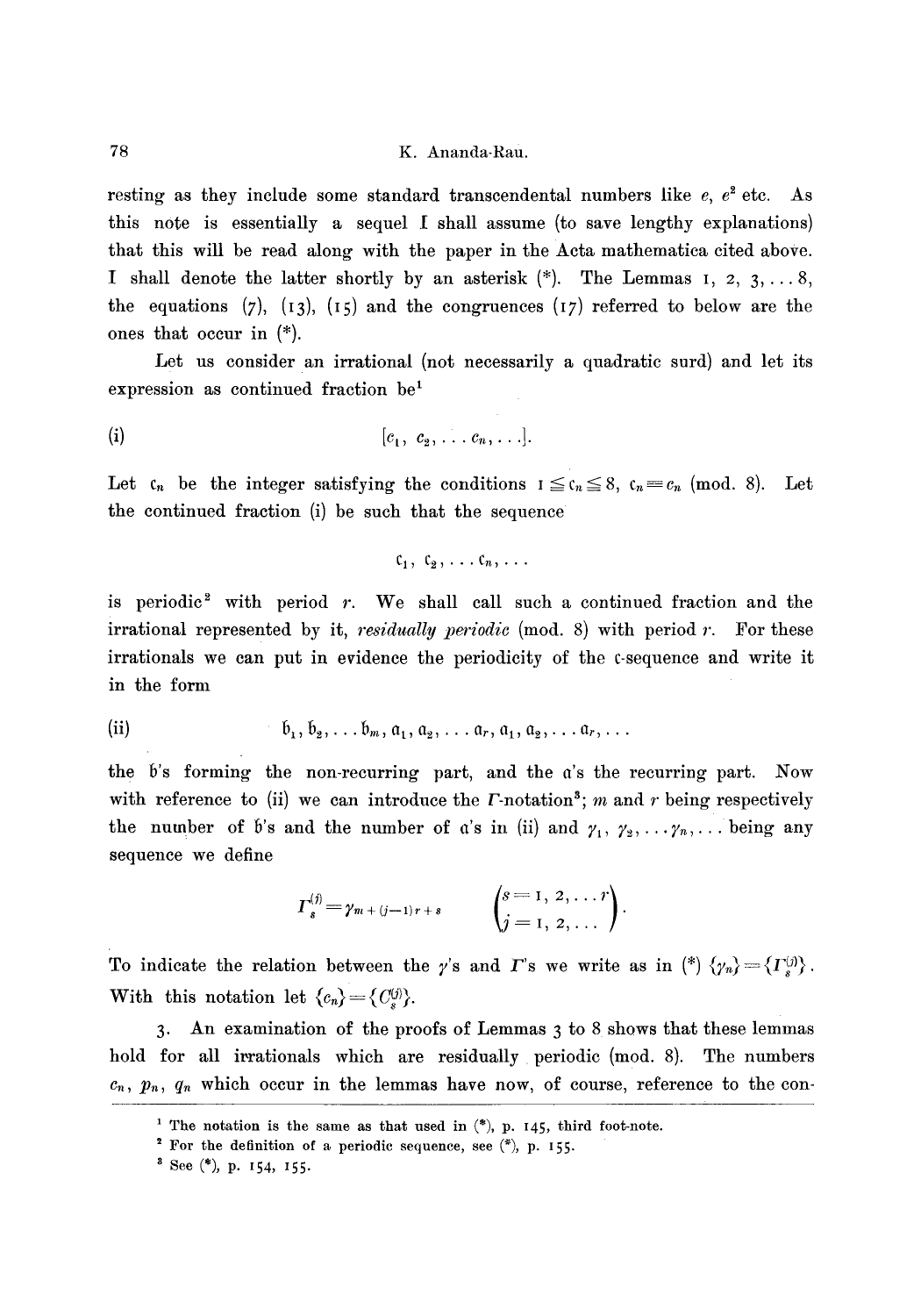tinued fraction of a residually periodic irrational<sup>1</sup>; the numbers m, r wherever they occur, should be taken to denote respectively the number of b's and the number of a's in (ii); and wherever the *F*-notation is used it should be considered to have reference to the sequence (ii). The proofs of Lemmas 3 to 8 will then be seen to hold verbally for residually periodic irrationals, with a few modifications of a minor character. The changes required are as follows.

On page I56 of (\*), instead of the equations

$$
\begin{cases}\nP_3^{(h)} = a_3 P_2^{(h)} + P_1^{(h)} \\
P_3^{(k)} = a_3 P_2^{(k)} + P_1^{(k)},\n\end{cases}
$$

we should write

$$
\begin{cases}\nP_{\text{s}}^{(h)} = C_{\text{s}}^{(h)} P_{\text{s}}^{(h)} + P_{\text{t}}^{(h)} \\
P_{\text{s}}^{(k)} = C_{\text{s}}^{(k)} P_{\text{s}}^{(k)} + P_{\text{t}}^{(k)},\n\end{cases}
$$

and in addition to the congruences (I7) use the fact that

$$
C_{\rm s}^{(h)}\equiv C_{\rm s}^{(k)}\pmod{8},
$$

and so deduce

$$
P^{(h)}_{\circ} \equiv P^{(k)}_{\circ}.
$$

The rest of the proof of Lemma 3 proceeds as before.

The second alteration is that the equation

$$
c_{h+1}=c_{k+1}
$$

on page i6I of (\*) should be replaced by the congruence

$$
c_{h+1}\equiv c_{k+1}\pmod{8}.
$$

The rest of the proof of Lemma 7 remains unchanged.

Taking into account these alterations, it is easily seen that the arguments used in  $(*)$  establish the existence of the numbers  $H$ ,  $\Omega$ , m (of Lemmas 7 and 8) for a residually periodic irrational.

4. Since Lemmas 3 to 8 hold for all residually periodic irrationals, it follows that the main theorem of  $(*)$  will be valid for such of these irrationals as satisfy the requirements of Lemmas I and  $2$  also (with a suitable  $g$ ). The

<sup>&</sup>lt;sup>1</sup> When we speak of residually periodic irrationals in this note the modulus concerned is always 8; so that we will drop the phrase  $\sqrt{m}$  (mod. 8), for simplicity.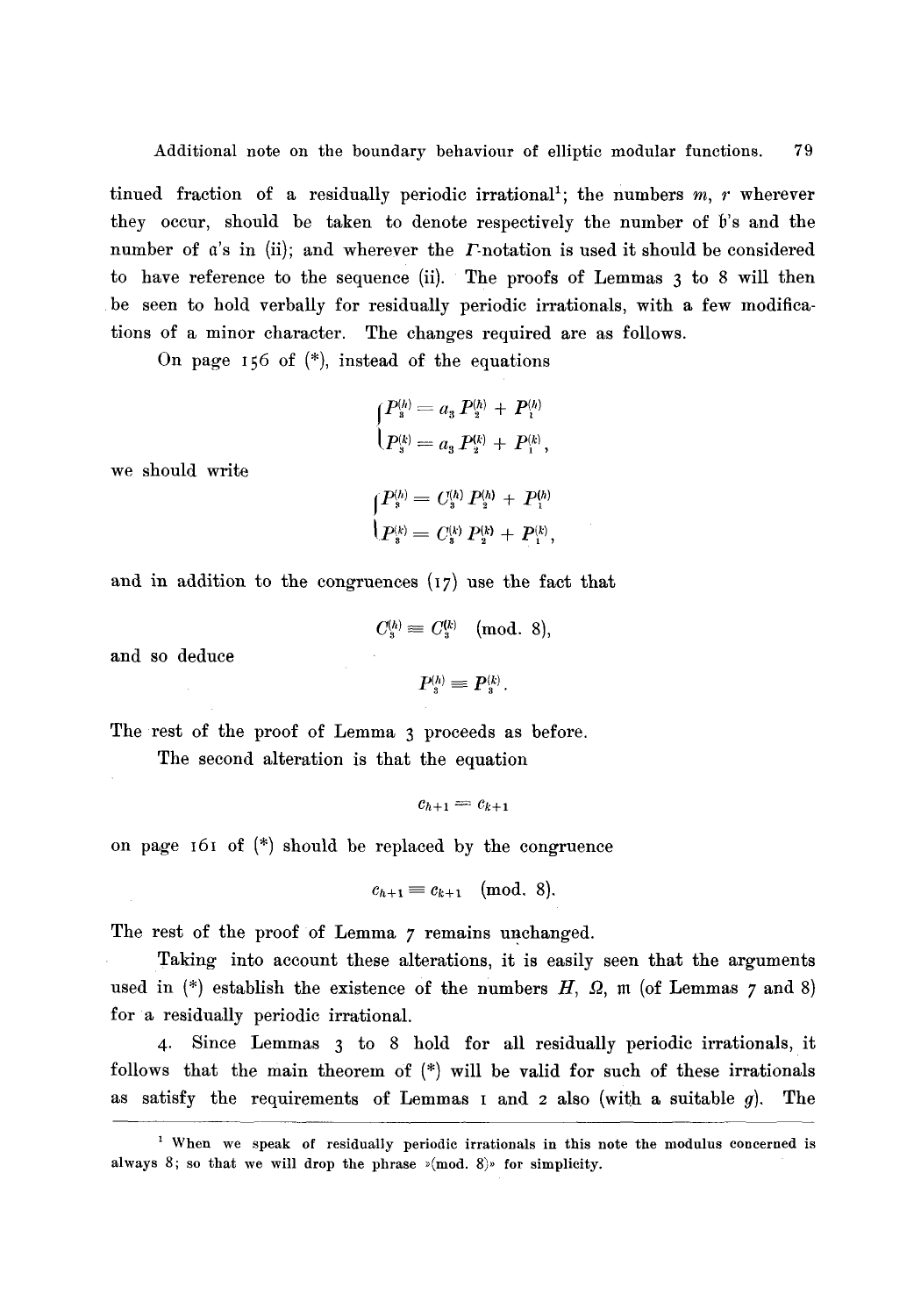irrationals  $\xi$  which we propose to consider in this note are subject to the following conditions:

- $1^{\circ}$ . They are residually periodic (mod. 8) with period r.
- $2^{\circ}$ . If g is the least common multiple of 2 and r, then for each fixed  $\varrho$  in  $I \leq \varrho \leq g$ , the sequence

$$
c_{\varrho},c_{\varrho+g},c_{\varrho+2g},c_{\varrho+3g},\ldots
$$

behaves in one of two ways<sup>1</sup>: namely, either the terms of the sequence, from a certain point onwards, retain a constant value; or the sequence tends to infinity.

We shall describe these two conditions shortly as conditions  $\varpi$ .

With the g defined above we will prove presently the truth of Lemma I for irrationals satisfying conditions  $\varpi$ ; that is to say, if  $p_n$ ,  $q_n$  refer to the continued fraction of such an irrational  $\xi$ , and if  $\varrho$  is any fixed integer in  $I \leq \varrho \leq g$ and *n* tends to infinity through integers congruent to  $\rho$  (mod. g), then  $\frac{1}{q_n}$  and  $p_n q_n - \xi q_n^2$  tend to finite limits. We shall denote these limits (as in  $(*)$ ) respectively by  $^2$   $L_{\varrho}$ ,  $A_{\varrho}$ .

5. Now Lemma 2 was substantially a deduction from Lemma I; but in effecting this deduction in (\*) we implicitly made certain assumptions, which were, no doubt, obviously true in the case of quadratic surds. The assumptions were, firstly, that  $A_{\varrho}^2 + J_{\varrho+1}^2$  which occurs as the coefficient of  $\mathfrak{X}_{\varrho}(\sigma)$ ,  $\mathfrak{Y}_{\varrho}(\sigma)$  in equations (15) is never zero; and secondly, that  $L_{\varrho}$  which occurs as the denominator in the term  $\frac{1-\epsilon-1}{L_{\varrho}}$  in the first of the equations (15) is never zero. In the case of quadratic surds we had always  $L_{\varrho} > 0$ ,  $A_{\varrho} > 0$ , and so also  $A_{\varrho}^{2} + J_{\varrho+1}^{2} > 0$ . Therefore the assumptions were then justified. For the irrationals we consider here it will be seen that some of the numbers  $L_{\rho}$ ,  $A_{\rho}$  are zero; and the assumptions mentioned above require consideration. The difficulty caused by the first assumption is easily disposed of by taking  $\sigma$  to lie in the interval  $0 < \sigma \leq 1$  instead of in the interval  $0 \leq \sigma < 1$ . This change is of no significance (and could indeed have been made in the case of quadratic surds also); the main point being that in the interval for  $\sigma$  one of the end points  $\sigma$ , I should be included, and the other

<sup>&</sup>lt;sup>1</sup> The behaviour need not be the same for two different values of  $\rho$ .

<sup>&</sup>lt;sup>2</sup> We shall also have by definition (as in  $(*)$ ),  $A_0 = A_g$ ,  $L_{g+1} = L_1$ .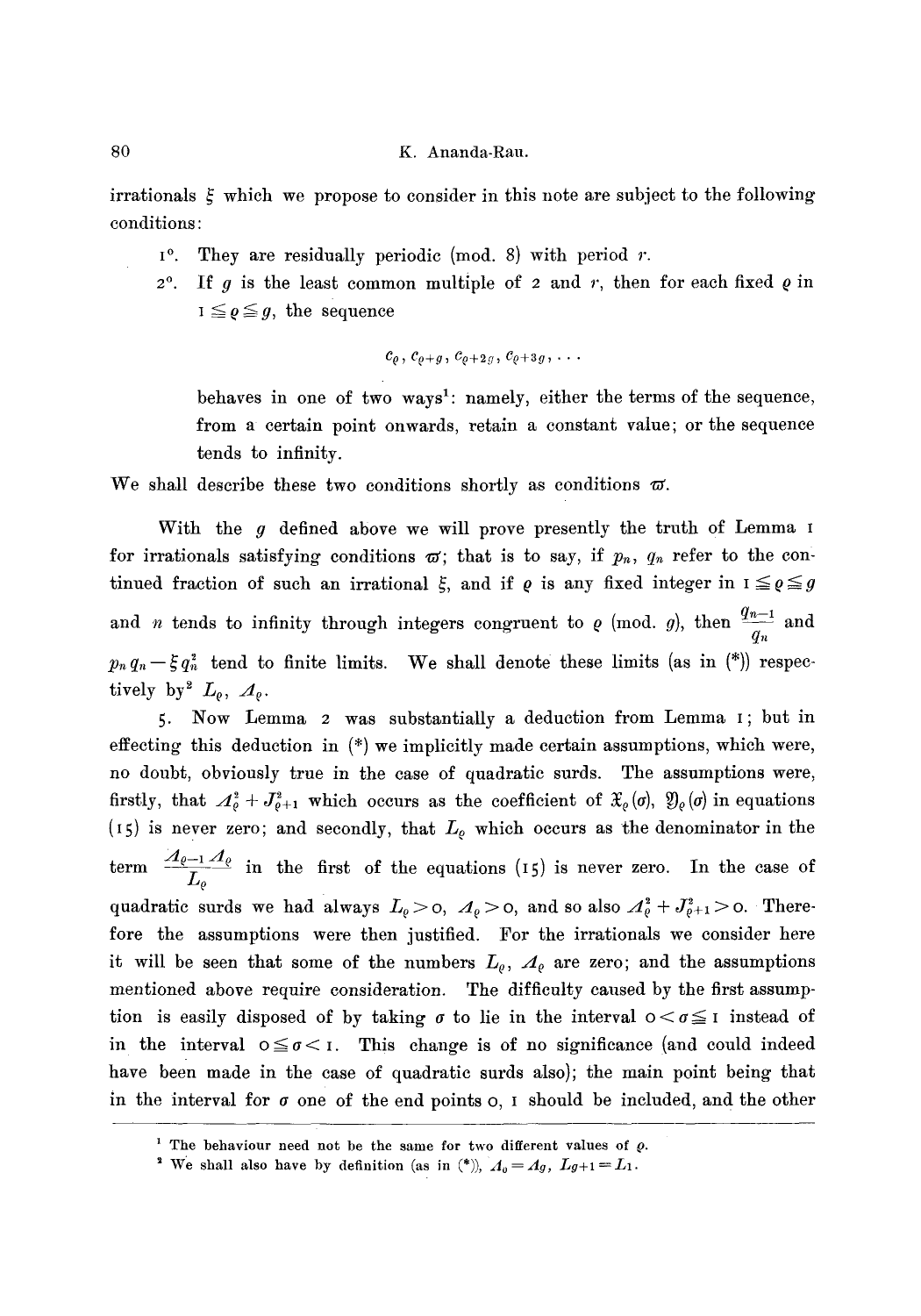excluded. When we take  $\sigma$  to be in  $0 < \sigma \leq 1$ , we will have  $J_{\rho+1} \geq \sigma > 0$ , and so  $A_{\varrho}^2 + J_{\varrho+1}^2 > 0$ . As regards the second assumption, it will be seen from what follows that, in the case we are considering here, whenever  $L_{\varrho}$  vanishes,  $A_{\varrho-1}$ will also simultaneously vanish; so that the term  $\frac{p-2-q}{q}$  takes an indeterminate  $L_{\varrho_-}$ form. If now we refer to equation (I3) from which the first of the equations (15) was derived, we see that the term  $\frac{1}{L_{\varrho}}$  is contributed by

$$
\frac{q_n}{q_{n-1}}(p_{n-1}q_{n-1}-\xi q_{n-1}^2)(p_nq_n-\xi q_n^2);
$$

so that, if we prove (in addition to Lemma I) the existence of the limit of

$$
\frac{q_n}{q_{n-1}}(p_{n-1} q_{n-1} - \xi q_{n-1}^2),
$$

the difficulty caused by the second assumption would also be got over. We are thus led to consider the following lemma which we proceed to prove.

6. **Lemma** 1-a. *Suppose that*  $\xi$  *is an irrational satisfying the conditions*  $\varpi$ , and that  $\rho$  is a fixed integer in  $I \leq \rho \leq g$ . Let *n* tend to infinity through integers *congruent to*  $\varrho$  *(mod. g). Then* 

$$
\frac{q_{n-1}}{q_n}, \qquad p_n q_n - \xi q_n^2, \qquad \frac{q_n}{q_{n-1}} (p_{n-1} q_{n-1} - \xi q_{n-1}^2)
$$

*tend to finite limits.* 

If the sequence formed by all the partial quotients  $c_n$  is bounded, it is seen from the conditions  $\varpi$  that  $\xi$  is a quadratic surd. We may therefore leave aside this case (as it has been already considered), and suppose that there is at least one integer s in  $I \leq s \leq g$ , for which the sequence

$$
c_s, c_{s+g}, c_{s+2g}, \ldots
$$

tends to infinity. We shall denote the last written sequence by  $\Sigma_s$ .

Let us first consider the behaviour of  $\frac{4n-1}{q_n}$  and  $f_n$ , where as in (\*)

(iii) 
$$
f_n = [c_n, c_{n+1}, c_{n+2}, \ldots].
$$

ll- 28583. *Acta mathematica.* 53. Imprim6 le 27 mars 1929.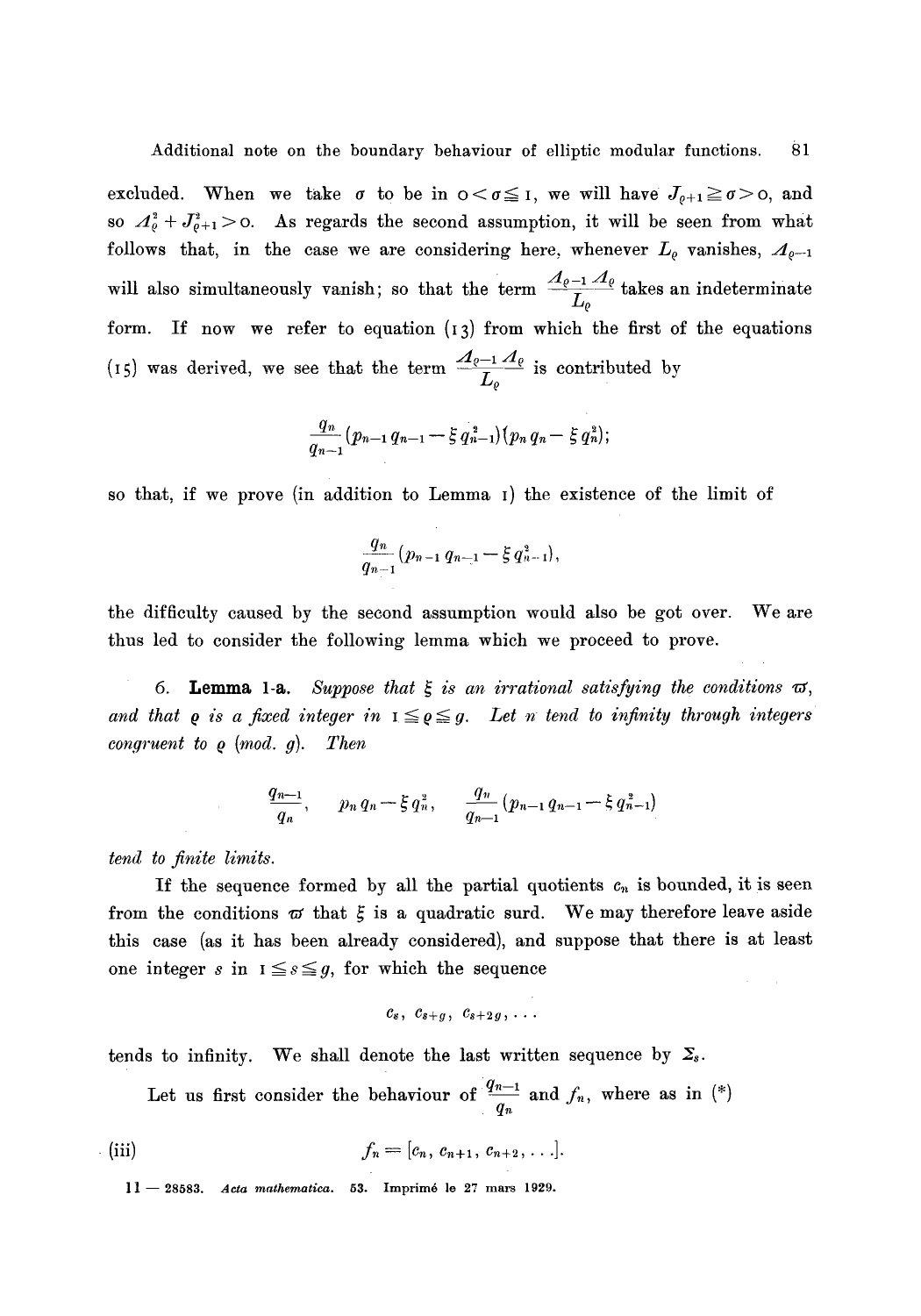There are two cases to be examined according as<sup>1</sup>  $c_n(n=0)$  tends to infinity or ultimately retains a constant value. In the first case, it is easily seen from the identity

$$
\frac{q_{n-1}}{q_n} = [0, c_n, c_{n-1}, \ldots, c_2]
$$

that  $\frac{q_{n-1}}{q_n} \rightarrow \infty$ ; and also from (iii) it follows that  $f_n \rightarrow \infty$ . In the second case, the sequence of partial quotients in the continued fraction of  $\frac{q_n}{q_n}$  begins (when  $n$  is sufficiently large) with a series of constants

$$
o, b_1, b_2, \ldots b_6,
$$

and then follows a term of a sequence  $\Sigma_s$  which tends to infinity. The constants b and their number  $\mathfrak{h} \geq 1$  depend only on  $\rho$  and not on n. It therefore follows that

$$
\frac{q_{n-1}}{q_n}\to[0, \mathfrak{d}_1, \mathfrak{d}_2, \ldots, \mathfrak{d}_6],
$$

the limit on the right being different from zero. Similarly when  $c_n(n=\rho)$  ultimately retains a constant value, the sequence of partial quotients in the continued fraction of  $f_n$  begins (when n is sufficiently large) with a series of constants<sup>2</sup>

$$
\mathfrak{e}_1, \ \mathfrak{e}_2, \ldots \mathfrak{e}_i,
$$

and then follows a term of a sequence<sup>3</sup>  $\Sigma$ <sub>s</sub> which tends to infinity. The constants e and their number  $i \geq 1$  depend only on  $\varrho$  and not on n. We therefore conclude as before that

$$
f_n \rightarrow [e_1, e_2, \ldots, e_j],
$$

the limit on the right being different from zero.

We have thus proved that in any case  $\frac{q_n-1}{q_n}$  tends to a finite limit which may be zero; and that  $f_n$  tends to infinity or to a finite limit different from zero. These results are true for every fixed  $\rho$  in  $I \leq \rho \leq g$ .

 $\frac{1}{1}$  To avoid constant repetition we shall understand that throughout the proof of the present Lemma the values through which *n* tends to infinity are all congruent to  $\rho$  (mod. g).

<sup>&</sup>lt;sup>2</sup> Clearly  $\mathfrak{d}_1 = \mathfrak{e}_1$ .

<sup>&</sup>lt;sup>3</sup> This sequence need not be the same as the sequence  $\Sigma_s$  last mentioned.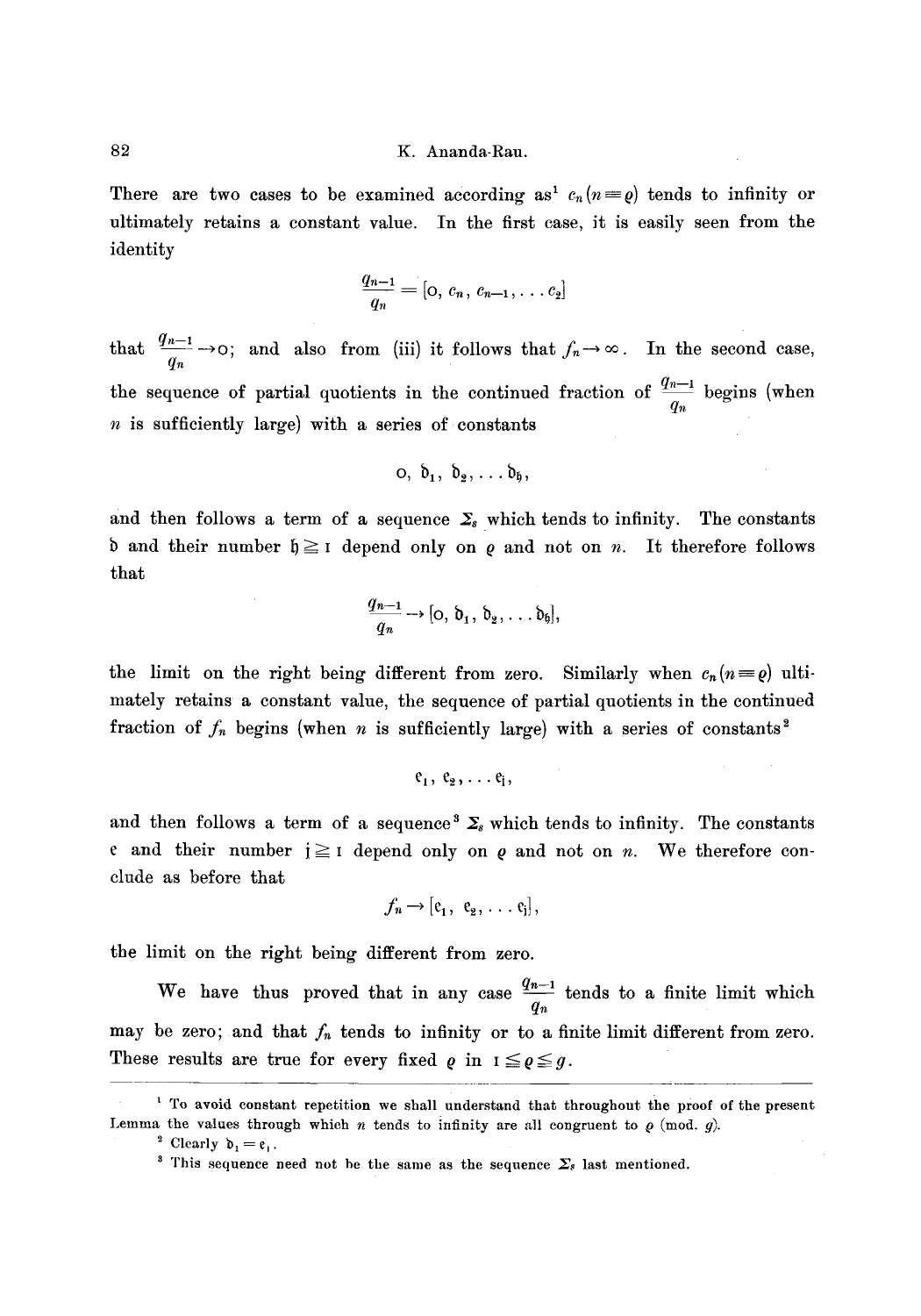Additional note on the boundary behaviour of elliptic modular functions. 83 Now by (7) we have

$$
\frac{1}{p_n q_n - \xi q_n^3} = \eta_n f_{n+1} + \eta_n \frac{q_{n-1}}{q_n} = \eta_\varrho \left( f_{n+1} + \frac{q_{n-1}}{q_n} \right).
$$

From what has been said above, it follows that there are only two alternatives to consider; if  $\varrho$  is such that  $f_{n+1}\to\infty$ , then  $p_nq_n-\xi q_n^2\to 0$ ; while, if  $\varrho$  is such that  $f_{n+1}$  tends to a finite limit, then  $f_{n+1} + \frac{q_n-1}{q}$  tends to a limit different from *qn*  zero, and so  $p_n q_n - \xi q_n^2$  tends to a finite limit.

It now remains to consider

(iv) 
$$
\frac{q_n}{q_{n-1}}(p_{n-1} q_{n-1} - \xi q_{n-1}^2).
$$

If  $\rho$  is such that  $\frac{4n-1}{q_n}$  tends to a limit different from zero, then from the results proved above we see that (iv) tends to a finite limit. We will now suppose that  $\rho$  is such that

$$
\frac{q_{n-1}}{q_n} \to 0.
$$

This happens (as indicated above) only when  $c_n \to \infty$ . In this case clearly

$$
\frac{q_{n-1}}{q_n} \cdot c_n \to 1,
$$
  

$$
\frac{f_n}{c_n} \to 1,
$$

and so

 $\cdot$ 

$$
(vi) \t\t f_n \cdot \frac{q_{n-1}}{q_n} \to 1.
$$

Now by (7) (with  $n-1$  in place of n) we have

$$
\frac{q_n}{q_{n-1}}(p_{n-1} q_{n-1} - \xi q_{n-1}^2) = \frac{q_n}{q_{n-1}} \cdot \frac{\eta_{\ell-1} q_{n-1}}{f_n q_{n-1} + q_{n-2}} = \frac{\eta_{\ell-1}}{f_n \cdot \frac{q_{n-1}}{q_n} + \frac{q_{n-2}}{q_{n-1}} \cdot \frac{q_{n-1}}{q_n}}
$$

Since  $\frac{q_{n-2}}{q_{n-1}} < 1$ , we obtain on using (v) and (vi) in the last equation,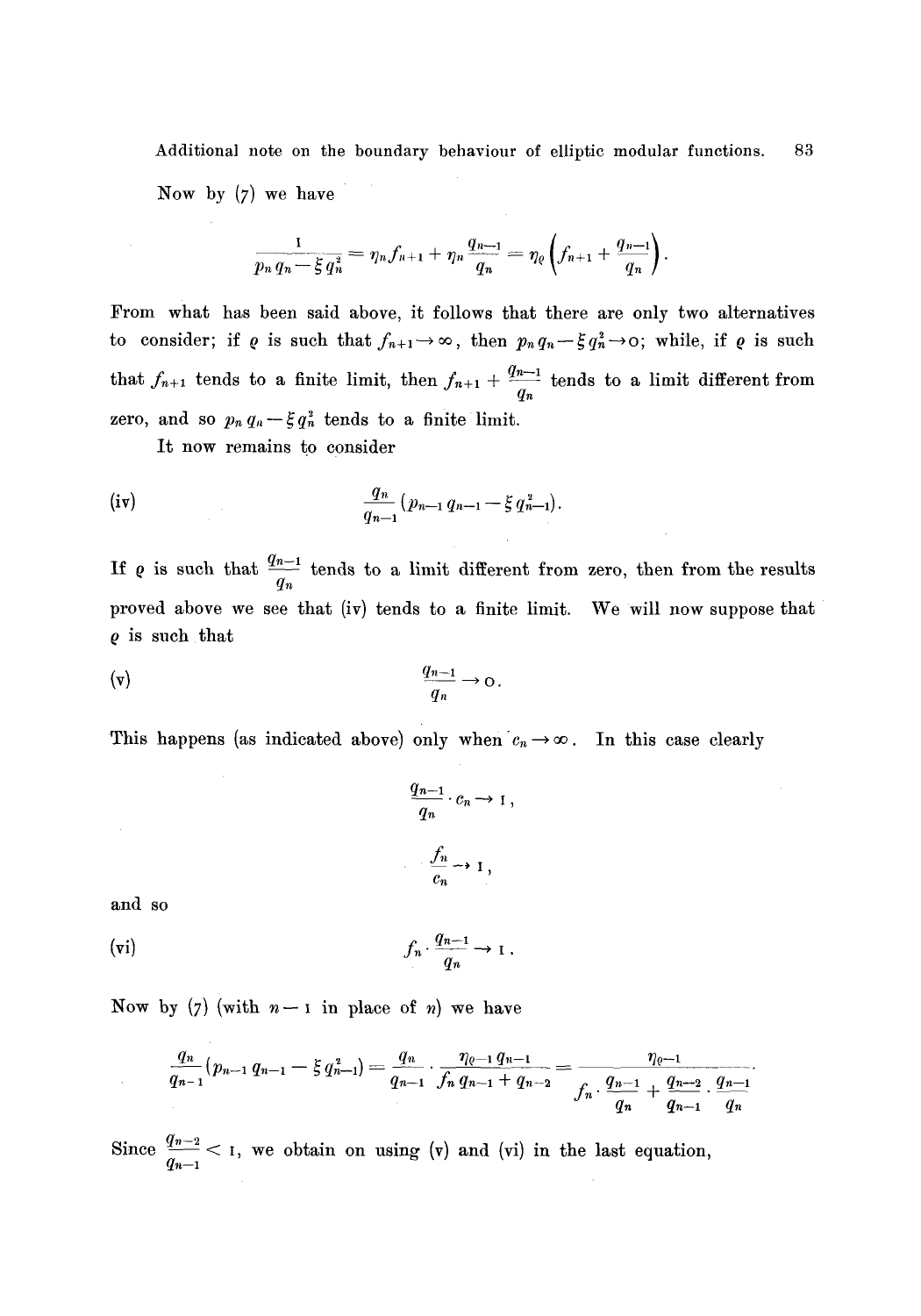84 K. Ananda-Rau.

(vii) 
$$
\frac{q_n}{q_{n-1}}(p_{n-1} q_{n-1} - \xi q_{n-1}^2) \to \eta_{\varrho-1};
$$

the lemma is therefore completely proved.

Denoting as in (\*) the limits of  $\frac{4n-1}{q_n}$ ,  $p_n q_n - \xi q_n^2$  by  $L_{\varrho}$ ,  $\Lambda_{\varrho}$  we see that a consequence of the existence of the limit (vii) is that, when  $L_e = o$ , we also have  $A_{\varrho-1} =$  0.

7. After having proved Lemma I-a, there is no difficulty in seeing that the arguments of paragraph  $6$  of  $(*)$ , which constitute the proof of Lemma 2, hold substantially for irrationals  $\xi$  which satisfy the conditions  $\varpi$ . The only modifications are that instead of having  $0 \leq \sigma < 1$  we should have  $0 < \sigma \leq 1$ ; and in the special case when  $L_{\varrho}=0$ , the first of the equations (15), which defines  $\mathfrak{X}_{\rho}\left( \sigma\right)$  should be replaced by

$$
\text{(viii)} \hspace{3.2cm} \mathfrak{X}_{\varrho}\left(\sigma\right)\left(\mathcal{A}^{\scriptscriptstyle 2}_{\varrho}+\mathcal{J}^{\scriptscriptstyle 2}_{\varrho+1}\right)=\mathcal{A}_{\varrho}.
$$

It is also worth observing that when  $L_{\varrho+1}=0$ ,  $L_{\varrho}\geq 0$ , the equations for  $\mathfrak{X}_{\varrho}\left(\sigma\right), \mathfrak{Y}_{\varrho}\left(\sigma\right)$  take the simple form<sup>1</sup>

$$
\begin{cases}\mathfrak{X}_{\varrho}\left(\sigma\right)=\eta_{\varrho+1}\,L_{\varrho} \\ \mathfrak{Y}_{\varrho}(\sigma)=\frac{\mathrm{I}}{\sigma} \end{cases}
$$

As all the lemmas of (\*) have now been shown to be valid for irrationals satisfying conditions  $\varpi$ , it follows that the main theorem of (\*) is also true for such irrationals, with the understanding that the interval for  $\sigma$  should be changed in the manner indicated, and that when  $L_{\varrho}=$  o, the real part of  $\mathfrak{T}_{\varrho}(\sigma)=\mathfrak{X}_{\varrho}(\sigma)+i\mathfrak{Y}_{\varrho}(\sigma)$  should be taken to be defined by (viii).

8. Among irrationals satisfying conditions  $\varpi$ , there are some standard transcendental numbers, for example<sup>2</sup>:

$$
e = [2, 1, 2 + 2 \nu, 1]_{\nu=0}^{\infty}
$$
  
= [2, 1, 2, 1, 1, 4, 1, 1, 6, 1, 1, 8, 1, 1, 10, 1, ...]

<sup>&</sup>lt;sup>1</sup> Use is made of the result (mentioned above) that when  $L_{\varrho+1}=0$ , we also have  $\Lambda_{\varrho}=0$ .

<sup>&</sup>lt;sup>2</sup> See O. PERRON, Die Lehre von den Kettenbrüchen (1913), p. 134, 138. On pages 132-I38 of this book will be found further examples of transcendental numbers related to e and satisfying conditions  $\varpi$ .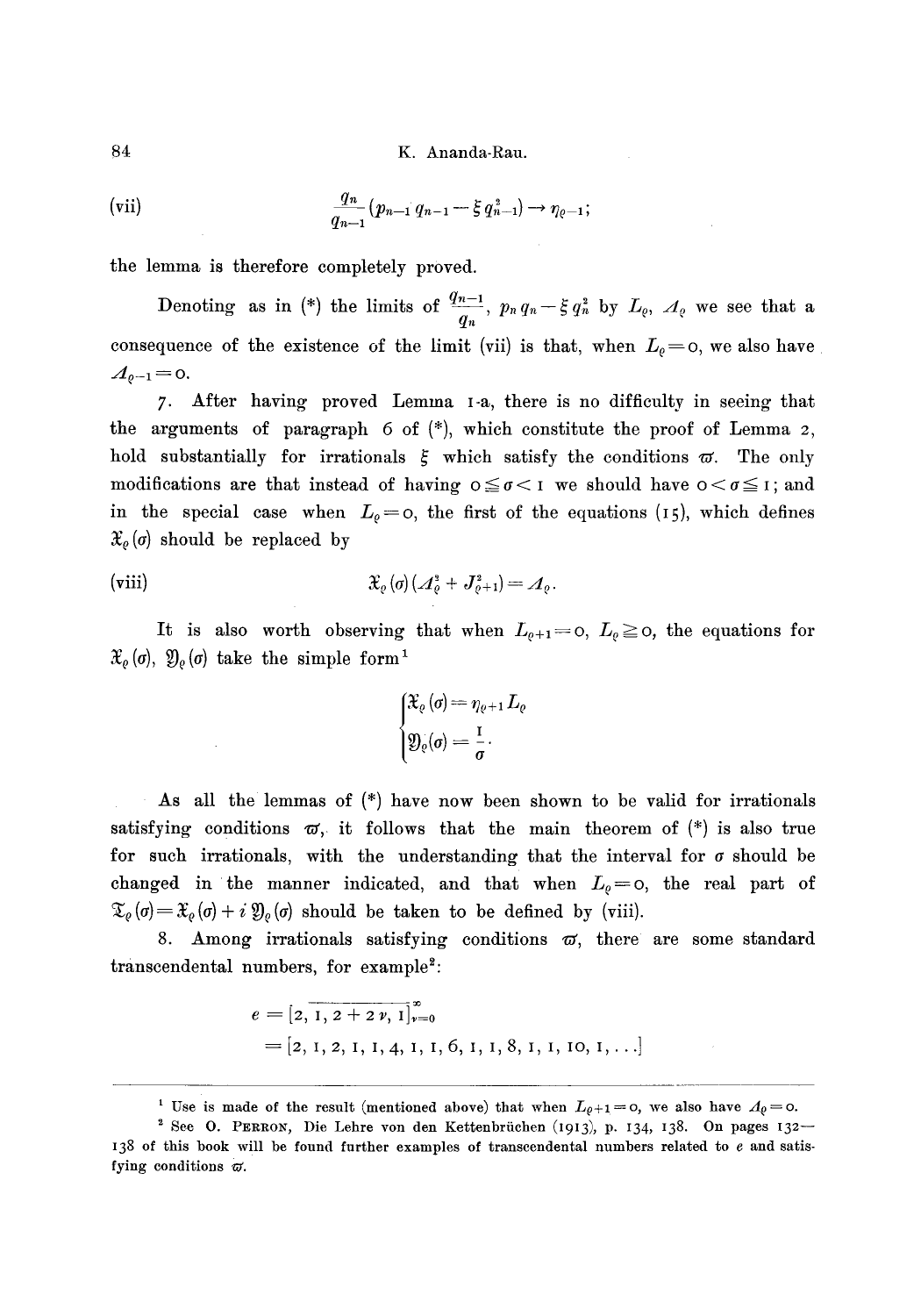Additional note on the boundary behaviour of elliptic modular functions. 85

$$
e^{2} = [7, 2 + 3 \nu, 1, 1, 3 + 3 \nu, 18 + 12 \nu]_{\nu=0}^{\infty}
$$
  
= [7, 2, 1, 1, 3, 18, 5, 1, 1, 6, 30, 8, 1, 1, 9, 42, ...].

It may be of interest to set down the numerical details when  $\xi = e$ . In this case  $r = 12$ ,  $g = 12$ , and by calculation it is found that  $H = 24$ . The values of  $\lambda$ ,  $\varrho$ ,  $\Omega$ , m corresponding to  $R = 1, 2, 3, \ldots$  24 are given in the first table below; and the values of  $L_{\varrho}$ ,  $\mathcal{A}_{\varrho}$ ,  $J_{\varrho+1}(\sigma)$ ,  $\mathfrak{X}_{\varrho}(\sigma)$ ,  $\mathfrak{Y}_{\varrho}(\sigma)$  corresponding to  $\varrho=1, 2, 3, \ldots$  12 are given in the second table. It is found on calculation that if  $\varrho' - \varrho = 6$ , then  $L_{\varrho}=L_{\varrho'}$ ,  $A_{\varrho}=\mathcal{A}_{\varrho'}$  etc.; and so the pairs of values  $(1, 7)$ ,  $(2, 8)$ ,...  $(6, 12)$  of  $\varrho$ are entered together in the first column of the second table. When y tends to zero in the manner described in the enunciation of the main theorem of  $(*)$  -4 with, of course, the modification in the interval of  $\sigma$  — the limit of  $V y \vartheta_3(\circ | \sigma)$ for given values of  $R$ ,  $\sigma$  can be easily read off from these two tables.<sup>1</sup>

| $\boldsymbol{R}$ | $\varrho$                 | λ           | $\mathfrak m$    | $\Omega V_2^-$ | $\boldsymbol{R}$ | $\varrho$               | λ           | $\mathfrak m$           | $\Omega V_2^-$     |
|------------------|---------------------------|-------------|------------------|----------------|------------------|-------------------------|-------------|-------------------------|--------------------|
| $\mathbf I$      | $\mathbf I$               | $-i$        | $\overline{3}$   | $1+i$          | 13               | $\mathbf I$             | $-i$        | $\overline{3}$          | $-1-i$             |
| $\mathbf 2$      | $\mathbf 2$               | $\mathbf I$ | $\overline{a}$   | $\sqrt{2}$     | 14               | $\overline{\mathbf{c}}$ | $\mathbf I$ | $\mathbf 2$             | $-V_2$             |
| $\mathfrak{Z}$   | $\mathfrak{Z}$            | $-i$        | $\overline{4}$   | $-1+i$         | 15               | $\overline{3}$          | $-i$        | $\overline{4}$          | $1-i$              |
| $\overline{4}$   | $\overline{4}$            | $\mathbf I$ | $\overline{3}$   | $i\sqrt{2}$    | 16               | $\overline{\mathbf{4}}$ | $\mathbf I$ | 3                       | $-i\overline{V_2}$ |
| 5                | 5                         | $-i$        | $\mathbf 2$      | $-1+i$         | 17               | 5                       | $-i$        | $\overline{\mathbf{c}}$ | $1-i$              |
| 6                | 6                         | $\mathbf I$ | $\overline{4}$   | $-iV_2$        | 18               | $\boldsymbol{6}$        | $\mathbf I$ | $\overline{\mathbf{4}}$ | $iV_2$             |
| $\boldsymbol{7}$ | $\boldsymbol{7}$          | $-i$        | 3                | $1-i$          | 19               | $\overline{7}$          | $-i$        | 3                       | $-1+i$             |
| $\bf 8$          | $\bf 8$                   | $\mathbf I$ | $\mathbf 2$      | $-iV_2$        | 20               | 8                       | $\mathbf I$ | $\mathbf 2$             | $i\sqrt{2}$        |
| 9                | $\dot{9}$                 | $-i$        | $\overline{4}$   | $-i$           | 21               | 9                       | $-i$        | $\overline{4}$          | $1+i$              |
| IO               | IO                        | $\mathbf I$ | 3                | $-V2$          | 22               | 10                      | $\mathbf I$ | 3                       | $V_2^-$            |
| $\mathbf{I}$ I   | $\mathbf{I}$ $\mathbf{I}$ | $-i$        | $\boldsymbol{2}$ | $-1-i$         | 23               | II                      | $-i$        | $\mathbf 2$             | $1+i$              |
| 12               | $\bf I\,2$                | $\mathbf I$ | $\overline{4}$   | $-\sqrt{2}$    | 24               | 12                      | $\mathbf I$ | $\overline{4}$          | $V_2^-$            |

<sup>1</sup> The  $\overline{V}_2$  in the first table denotes the positive root.